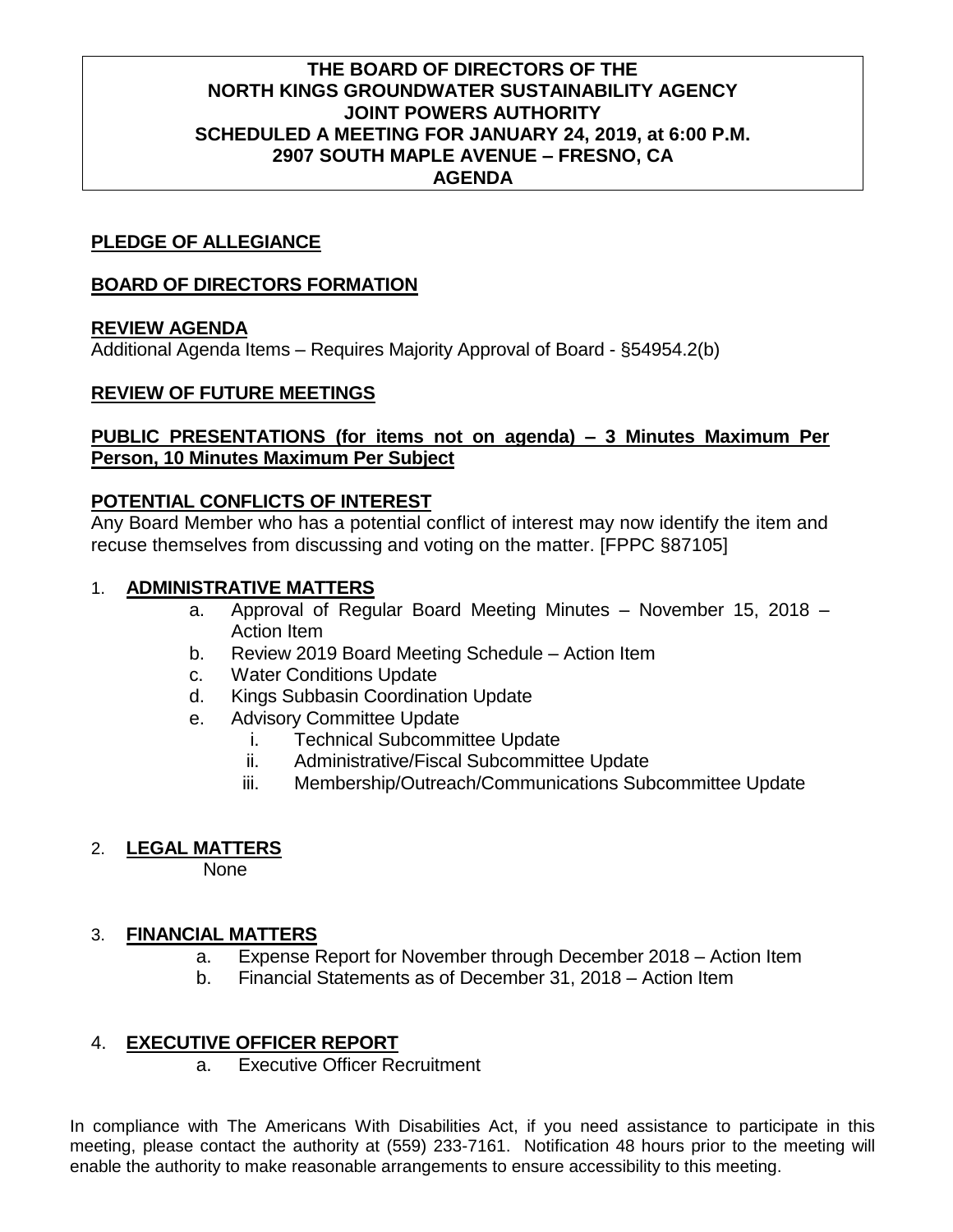## **THE BOARD OF DIRECTORS OF THE NORTH KINGS GROUNDWATER SUSTAINABILITY AGENCY JOINT POWERS AUTHORITY SCHEDULED A MEETING FOR JANUARY 24, 2019, at 6:00 P.M. 2907 SOUTH MAPLE AVENUE – FRESNO, CA AGENDA**

## 5. **DIRECTORS REPORT**

#### **CLOSED SESSION**

Public Employee Appointment – Government Code 54957 Title: Executive Officer (Discussion Only)

Conference with Labor Negotiators – Government Code 54957.6 Agency designated representative: Board Chairman Unrepresented employee: Future Executive Officer

## 6. **REPORT ON ACTION TAKEN IN CLOSED SESSION**

## 7. **ADJOURNMENT**

Note: This agenda is posted pursuant to the provisions of the Government Code commencing at Section 54950. The date of this posting is January 17, 2019. Posting locations are: 1) Fresno Irrigation District Office; 2) FID Website; and 3) Notice Box located in front of 2907 S Maple Avenue – Fresno, CA (24 hour access available on District website and in the mailbox in front of building).

"In accordance with California Government Code Section 54957.5, any writing or document that is a public record, relates to an open session agenda item and is distributed less than 72 hours prior to a regular meeting, will be made available for public inspection in the District offices during normal business hours. If, however, the document is not distributed until the regular meeting to which it relates, then the document or writing will be made available to the public at the location of the meeting."

In compliance with The Americans With Disabilities Act, if you need assistance to participate in this meeting, please contact the authority at (559) 233-7161. Notification 48 hours prior to the meeting will enable the authority to make reasonable arrangements to ensure accessibility to this meeting.